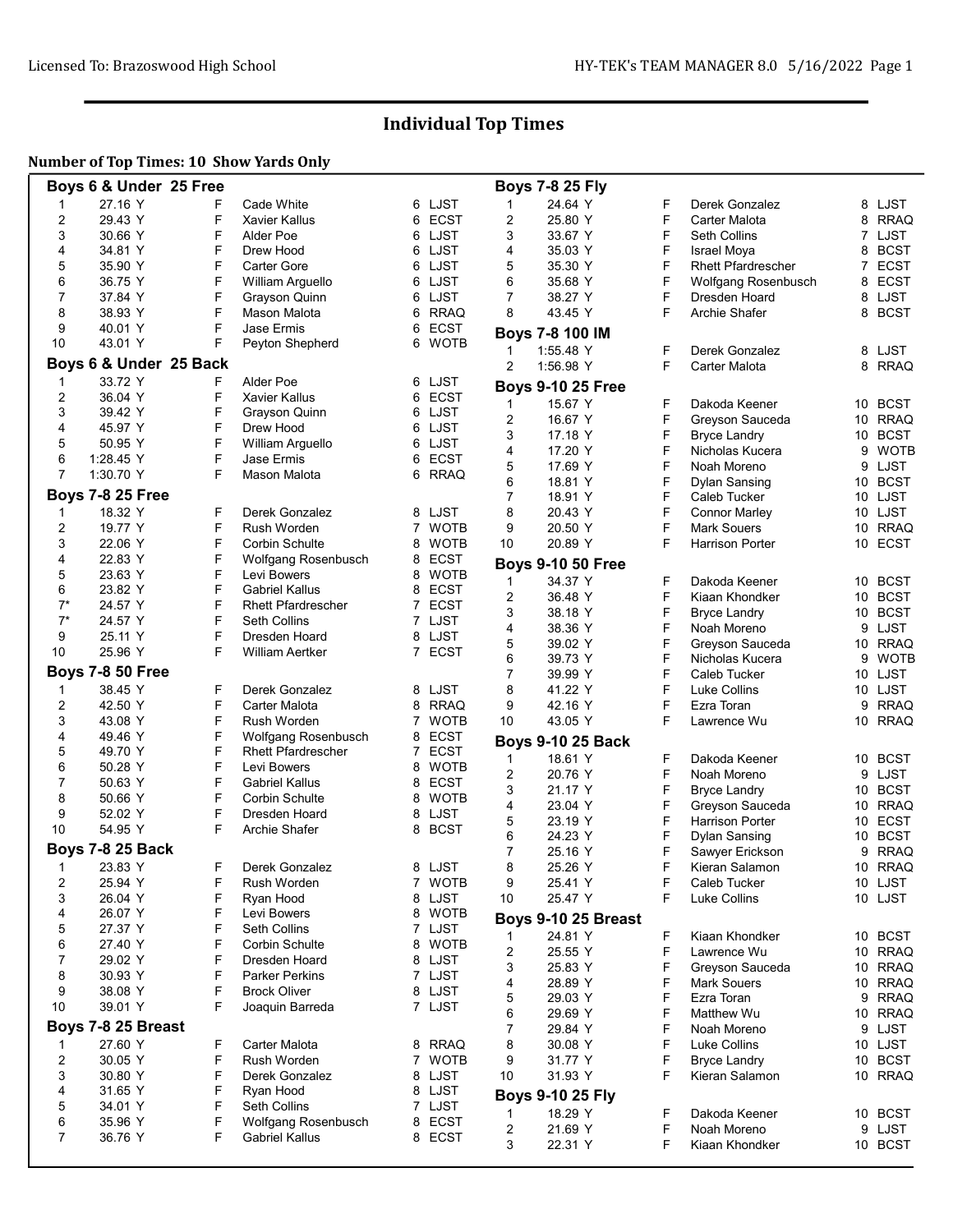# Individual Top Times

## Number of Top Times: 10 Show Yards Only

| 4              | 22.81 Y                     | F      | <b>Caleb Tucker</b>             |    | 10 LJST           |                | Boys 11-12 100 IM           |        |                                  |                    |  |
|----------------|-----------------------------|--------|---------------------------------|----|-------------------|----------------|-----------------------------|--------|----------------------------------|--------------------|--|
| 5              | 26.42 Y                     | F      | Lawrence Wu                     |    | 10 RRAQ           |                | 1:23.35 Y                   |        |                                  |                    |  |
| 6              | 30.93 Y                     | F      | Luke Collins                    |    | 10 LJST           | 1              |                             | F      | Carson Pyeatt                    | 12 LJST            |  |
| $\overline{7}$ | 32.60 Y                     | F      | Jackson Perkins                 |    | 9 LJST            | 2<br>3         | 1:39.55 Y                   | F<br>F | <b>Grant Challenger</b>          | 12 LJST            |  |
|                | Boys 9-10 100 IM            |        |                                 |    |                   | 4              | 1:40.84 Y                   | F      | <b>Bear Myers</b><br>Charlie Poe | 12 RRAQ<br>11 LJST |  |
|                | 1:46.13 Y                   | F      | Ezra Toran                      |    | 9 RRAQ            | 5              | 14118 Y<br>1:55.43 Y        | F      | Braedyn Valenzuela               | 11 LJST            |  |
| 1<br>2         | 1.49.40 Y                   | F      | Noah Moreno                     | 9  | LJST              | 6              | 1:55.81 Y                   | F      | Caden Baker                      | <b>BCST</b><br>11  |  |
| 3              | 2:09.90 Y                   | F      | <b>Mark Souers</b>              |    | 10 RRAQ           | $\overline{7}$ | 1:58.00 Y                   | F      | <b>Bryce Ermel</b>               | 11 LJST            |  |
| 4              | 2:16.52 Y                   | F      | Luke Collins                    |    | 10 LJST           |                |                             |        |                                  |                    |  |
| 5              | 2:34.15 Y                   | F      | <b>Jackson Perkins</b>          |    | 9 LJST            |                | <b>Boys 13-14 50 Free</b>   |        |                                  |                    |  |
|                |                             |        |                                 |    |                   | 1              | 24.86 Y                     | F      | William Rivera-Acevedo           | 14 RRAQ            |  |
|                | <b>Boys 11-12 50 Free</b>   |        |                                 |    |                   | 2              | 27.13 Y                     | F      | <b>Brody Moehrig</b>             | 13 BCST            |  |
| 1              | 32.74 Y                     | F      | <b>Grant Challenger</b>         |    | 12 LJST           | 3              | 27.80 Y                     | F      | Keegan Spencer                   | 13 BCST            |  |
| 2              | 33.56 Y                     | F      | <b>Carson Pyeatt</b>            |    | 12 LJST           | 4              | 27.87 Y                     | F      | Benjamin Albarran                | 13 LJST            |  |
| 3              | 35.44 Y                     | F      | Konnor Beal                     |    | 12 ECST           | 5              | 28.90 Y                     | F      | Julian Aguirre                   | 14 ECST            |  |
| 4              | 37.63 Y                     | F      | Joey Freeman                    |    | 12 ECST           | 6              | 29.83 Y                     | F      | Sergio Rodriguez                 | <b>BCST</b><br>13  |  |
| 5              | 37.76 Y                     | F      | Sylas Hulslander                |    | 12 LJST           | 7              | 29.84 Y                     | F      | Dylan Gonzales                   | 13 RRAQ            |  |
| 6              | 38.02 Y                     | F      | Caden Baker                     | 11 | <b>BCST</b>       | 8              | 30.23 Y                     | F      | Evan Vasquez                     | 13 ECST            |  |
| 7              | 38.60 Y                     | F      | Charlie Poe                     |    | 11 LJST           | 9              | 30.70 Y                     | F      | Jonathan Wilkinson               | 13 LJST            |  |
| 8              | 38.92 Y                     | F      | Drew Miksch                     |    | 11 WOTB           | 10             | 31.34 Y                     | F      | Alexander Ruiz                   | 13 RRAQ            |  |
| 9              | 39.85 Y                     | F      | <b>Bear Myers</b>               |    | 12 RRAQ           |                | <b>Boys 13-14 100 Free</b>  |        |                                  |                    |  |
| 10             | 43.65 Y                     | F      | Conner Savino                   |    | 12 ECST           | 1              | 57.94 Y                     | F      | William Rivera-Acevedo           | 14 RRAQ            |  |
|                | <b>Boys 11-12 100 Free</b>  |        |                                 |    |                   | 2              | 59.84 Y                     | F      | Benjamin Albarran                | 13 LJST            |  |
| $\mathbf 1$    | 1:12.20 Y                   | F      | <b>Carson Pyeatt</b>            |    | 12 LJST           | 3              | 1:01.67 Y                   | F      | Keegan Spencer                   | 13 BCST            |  |
| $\overline{2}$ | 1:16.80 Y                   | F      | <b>Grant Challenger</b>         |    | 12 LJST           | 4              | 1:03.33 Y                   | F      | <b>Brody Moehrig</b>             | 13 BCST            |  |
| 3              | 1:21.15 Y                   | F      | Charlie Poe                     |    | 11 LJST           | 5              | 1:06.62 Y                   | F      | Julian Aquirre                   | 14 ECST            |  |
| 4              | 1:22.10 Y                   | F      | Konnor Beal                     |    | 12 ECST           | 6              | 1:09.53 Y                   | F      | Evan Vasquez                     | 13 ECST            |  |
| 5              | 1.24.97 Y                   | F      | Bear Myers                      |    | 12 RRAQ           | 7              | 1:09.57 Y                   | F      | Sergio Rodriguez                 | 13 BCST            |  |
| 6              | 1:26.57 Y                   | F      | Owen Sansing                    |    | 12 BCST           | 8              | 1:10.50 Y                   | F      | Jonathan Wilkinson               | 13 LJST            |  |
| 7              | 1:28.73 Y                   | F      | Sylas Hulslander                |    | 12 LJST           | 9              | 1.23.64 Y                   | F      | Jodi McLendon                    | <b>RRAQ</b><br>14  |  |
| 8              | 1:29.11 Y                   | F      | Joey Freeman                    |    | 12 ECST           | 10             | 1:26.64 Y                   | F      | <b>Brady Williams-Mickels</b>    | 14 ECST            |  |
|                |                             | F      | Caden Baker                     | 11 | <b>BCST</b>       |                |                             |        |                                  |                    |  |
|                |                             |        |                                 |    |                   |                |                             |        |                                  |                    |  |
| 9              | 1:30.09 Y                   | F      |                                 |    |                   |                | <b>Boys 13-14 50 Back</b>   |        |                                  |                    |  |
| 10             | 1:30.55 Y                   |        | Drew Miksch                     | 11 | <b>WOTB</b>       | 1              | 32.35 Y                     | F      | William Rivera-Acevedo           | 14 RRAQ            |  |
|                | <b>Boys 11-12 50 Back</b>   |        |                                 |    |                   | 2              | 32.58 Y                     | F      | Benjamin Albarran                | 13 LJST            |  |
| 1              | 38.56 Y                     | F      | <b>Carson Pyeatt</b>            |    | 12 LJST           | 3              | 36.30 Y                     | F      | Keegan Spencer                   | 13 BCST            |  |
| 2              | 42.13 Y                     | F      | Charlie Poe                     |    | 11 LJST           | 4              | 37.96 Y                     | F      | Alexander Ruiz                   | 13 RRAQ            |  |
| 3              | 42.98 Y                     | F      | <b>Grant Challenger</b>         |    | 12 LJST           | 5              | 38.22 Y                     | F      | Evan Vasquez                     | 13 ECST            |  |
| 4              | 44.99 Y                     | F      | Braedyn Valenzuela              |    | 11 LJST           | $6*$           | 38.35 Y                     | F      | Julian Aguirre                   | 14 ECST            |  |
| 5              | 48.82 Y                     | F      | Sylas Hulslander                |    | 12 LJST           | $6*$           | 38.35 Y                     | F      | Dylan Gonzales                   | 13 RRAQ            |  |
| 6              | 51.48 Y                     | F      | <b>Bryce Ermel</b>              |    | 11 LJST           | 8              | 39.13 Y                     | F      | Andrew Hillman                   | 13 WOTB            |  |
| 7              | 52.93 Y                     | F      | Donald Yarbrough                |    | 12 WOTB           | 9              | 41.55 Y                     | F      | Jonathan Wilkinson               | 13 LJST            |  |
| 8              | 58.12 Y                     | F      | Jaymes Welch                    |    | 11 LJST           | 10             | 47.18 Y                     | F      | Benjamin Peterson                | 14 WTS             |  |
| 9              | 1:12.13 Y                   | F      | Aiden Wimberley                 |    | 11 WOTB           |                | <b>Boys 13-14 50 Breast</b> |        |                                  |                    |  |
|                | <b>Boys 11-12 50 Breast</b> |        |                                 |    |                   | $1 \quad \Box$ | 37.04 Y                     | F      | Benjamin Albarran                | 13 LJST            |  |
| 1              | 51.04 Y                     | F      | <b>Bear Myers</b>               |    | 12 RRAQ           | 2              | 37.19 Y                     | F      | <b>Brody Moehrig</b>             | 13 BCST            |  |
| 2              | 52.89 Y                     | F      | <b>Grant Challenger</b>         |    | 12 LJST           | 3              | 42.06 Y                     | F      | Keegan Spencer                   | 13 BCST            |  |
| 3              | 55.64 Y                     | F      | Caden Baker                     |    | 11 BCST           | 4              | 43.49 Y                     | F      | Jonathan Wilkinson               | 13 LJST            |  |
| 4              | 59.67 Y                     | F      | Braedyn Valenzuela              |    | 11 LJST           | 5              | 47.57 Y                     | F      | <b>Brady Williams-Mickels</b>    | 14 ECST            |  |
| 5              | 1:00.34 Y                   | F      | Liam Brian                      |    | 11 RRAQ           | 6              | 49.80 Y                     | F      | Jodi McLendon                    | 14 RRAQ            |  |
| 6              | 1:03.58 Y                   | F      | <b>Brandon Ping</b>             |    | 12 RRAQ           | $\overline{7}$ | 51.19 Y                     | F      | Andrew Hillman                   | 13 WOTB            |  |
| 7              | 1:05.71 Y                   | F      | <b>Bryce Ermel</b>              |    | 11 LJST           |                |                             |        |                                  |                    |  |
| 8              | 1:13.19 Y                   | F      | Jaymes Welch                    |    | 11 LJST           |                | Boys 13-14 50 Fly           |        |                                  |                    |  |
| 9              | 1:25.41 Y                   | F      | Alexandro Reyes                 |    | 11 BCST           | 1              | 28.43 Y                     | F      | William Rivera-Acevedo           | 14 RRAQ            |  |
|                |                             |        |                                 |    |                   | 2              | 30.68 Y                     | F      | Benjamin Albarran                | 13 LJST            |  |
|                | Boys 11-12 50 Fly           |        |                                 |    |                   | 3              | 32.82 Y                     | F      | Julian Aguirre                   | 14 ECST            |  |
| 1              | 39.69 Y                     | F      | Carson Pyeatt                   |    | 12 LJST           | 4              | 35.14 Y                     | F      | Keegan Spencer                   | 13 BCST            |  |
| 2              | 47.70 Y                     | F      | Charlie Poe                     |    | 11 LJST           | 5              | 35.35 Y                     | F      | Sergio Rodriguez                 | 13 BCST            |  |
| 3              | 47.87 Y                     | F      | <b>Grant Challenger</b>         |    | 12 LJST           | 6              | 40.57 Y                     | F      | Jonathan Wilkinson               | 13 LJST            |  |
| 4              | 50.93 Y                     | F      | Bear Myers                      |    | 12 RRAQ           | 7              | 42.54 Y                     | F      | Andrew Hillman                   | 13 WOTB            |  |
| 5              | 55.27 Y                     | F      | <b>Brandon Ping</b>             |    | 12 RRAQ           | 8              | 44.19 Y                     | F      | Evan Vasquez                     | 13 ECST            |  |
| 6              | 1:14.73 Y                   | F      | Alvin Hoang                     |    | 11 RRAQ           | 9              | 47.45 Y                     | F      | Jodi McLendon                    | 14 RRAQ            |  |
| 7<br>8         | 1:23.12 Y<br>1:55.59 Y      | F<br>F | Alexandro Reyes<br>Xyrus Zarate |    | 11 BCST<br>11 WTS |                |                             |        |                                  |                    |  |